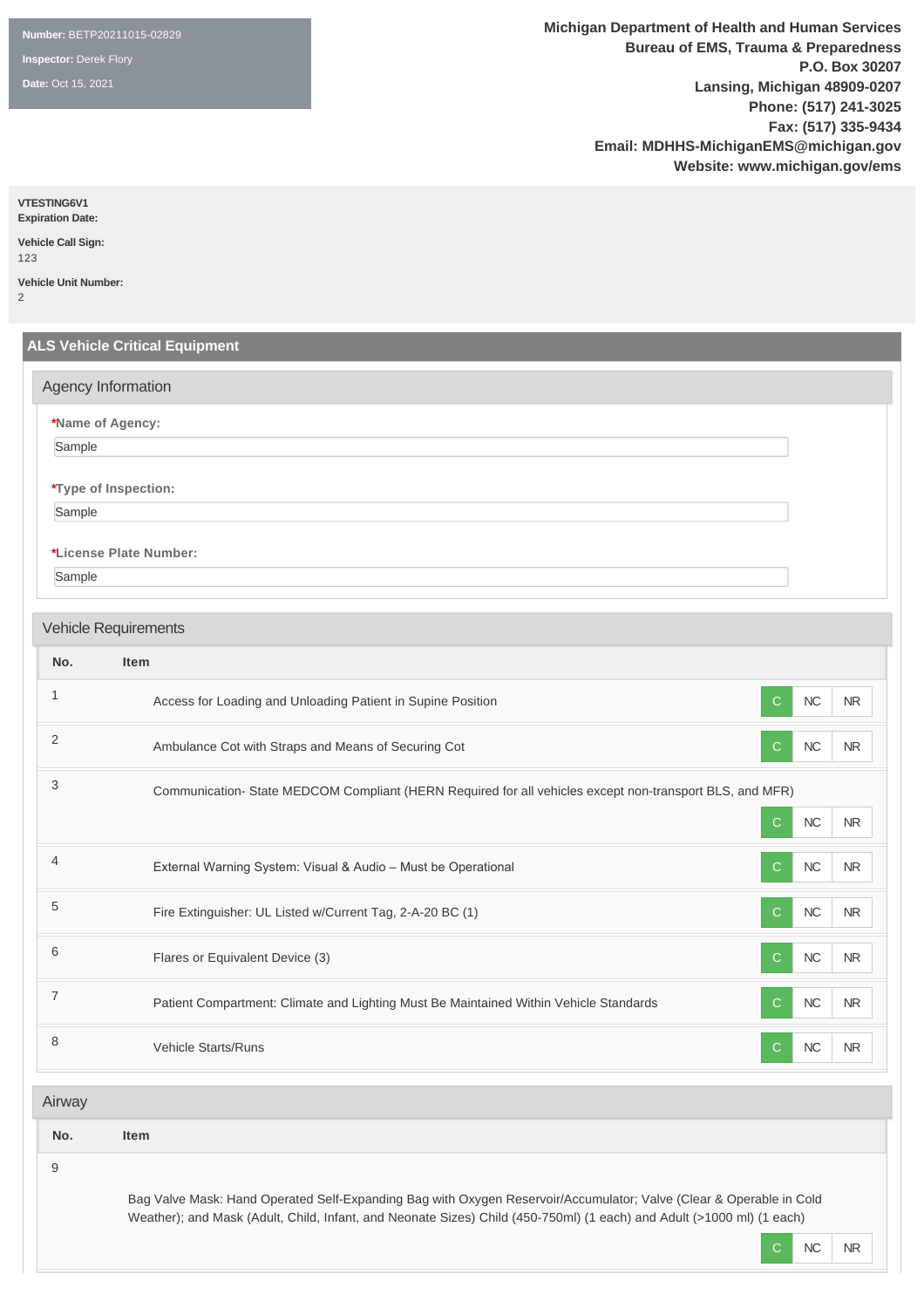|     | Endotracheal Tubes and Equipment: Cuffed or Uncuffed; Size 2.5, 3.0, 3.5, 4.0, 4.5, 5.0, 5.5 mm; Cuffed: 6.0, 7.0, 8.0 (2 each)                                                                               |              |            |            |
|-----|---------------------------------------------------------------------------------------------------------------------------------------------------------------------------------------------------------------|--------------|------------|------------|
|     |                                                                                                                                                                                                               | $\mathsf{C}$ | NC         | <b>NR</b>  |
| 12  | Laryngoscope Blades: Curved: Sizes 2, 3, or 4 (2); Straight: Sizes 0, 1, 2, 3, or 4 (4) (1 each)                                                                                                              | С            | NC         | <b>NR</b>  |
| 13  | Laryngoscope Bulb, Batteries, and Handle (1 set)                                                                                                                                                              | C            | $NC$       | <b>NR</b>  |
| 14  | Laryngoscope Handle (1) (Spare)                                                                                                                                                                               | $\mathsf{C}$ | $NC$       | <b>NR</b>  |
| 15  | Magill Forceps: Adult & Pediatric (1 each)                                                                                                                                                                    | C            | NC         | NR.        |
| 16  | Nasal Cannulas: Adult and Pediatric (1 each)                                                                                                                                                                  | C            | NC         | $\sf NR$   |
| 17  | Nasopharyngeal Airways: 1 Size between 16-24 fr and 1 Size between 26-34 fr                                                                                                                                   | $\mathsf{C}$ | NC         | <b>NR</b>  |
| 18  | Non-Rebreather Masks: Adult, Child, and Infant (1 each)                                                                                                                                                       | C            | NC         | <b>NR</b>  |
| 19  | Oropharyngeal Airway: 0-1, 2-3, 4-5 (1 each)                                                                                                                                                                  | C.           | ${\sf NC}$ | <b>NR</b>  |
| 20  | Oxygen On-Board w/Regulator Capable of 15 lpm, and Supplies                                                                                                                                                   | C            | NC         | <b>NR</b>  |
| 21  | Oxygen Portable with Regulator Capable of 15 lpm, and Supplies                                                                                                                                                | $\mathsf{C}$ | NC         | <b>NR</b>  |
| 22  | Pulse Oximeter with Pediatric & Adult Capability (1)                                                                                                                                                          | C            | NC         | <b>NR</b>  |
| 23  | Stylettes for Endotracheal Tubes: Adult and Pediatric (1 each)                                                                                                                                                | $\mathsf{C}$ | NC         | <b>NR</b>  |
| 24  | Suction On-Board with a Regulator                                                                                                                                                                             | $\mathsf{C}$ | <b>NC</b>  | <b>NR</b>  |
| 25  | Suction Portable (Can be manually powered)                                                                                                                                                                    | С            | NC         | NR         |
| 26  | Suction Tubing: Wide-Bore Tubing, Rigid Pharyngeal Curved Suction Tip and Tonsil and Flexible Suction Catheters 6F-16F (1<br>between 6F-10F and 1 between 12F-16F). 1 set for each mechanical suction device. | C            | $NC$       | <b>NR</b>  |
| 27  | Supraglottic (Combitube, King, I-Gel) (1 of Each Adult Size Required)                                                                                                                                         | С            | NC         | <b>NR</b>  |
| 28  | Tube Holder (1)                                                                                                                                                                                               | C            | <b>NC</b>  | NR.        |
|     | Trauma - Bandaging                                                                                                                                                                                            |              |            |            |
| No. | <b>Item</b>                                                                                                                                                                                                   |              |            |            |
| 29  | Arterial Tourniquet (commercial) (1)                                                                                                                                                                          | C            | <b>NC</b>  | <b>NR</b>  |
| 30  | Bandages - Triangular (4)                                                                                                                                                                                     | С            | NC         | <b>NR</b>  |
| 31  | Band-Aids (assortment)                                                                                                                                                                                        | C            | $NC$       | <b>NR</b>  |
| 32  | Burn Sheets - Sterile (2)                                                                                                                                                                                     | С            | NC         | <b>NR</b>  |
| 33  | Dressing: Large Sterile Trauma (1)                                                                                                                                                                            | C.           | NC         | ${\sf NR}$ |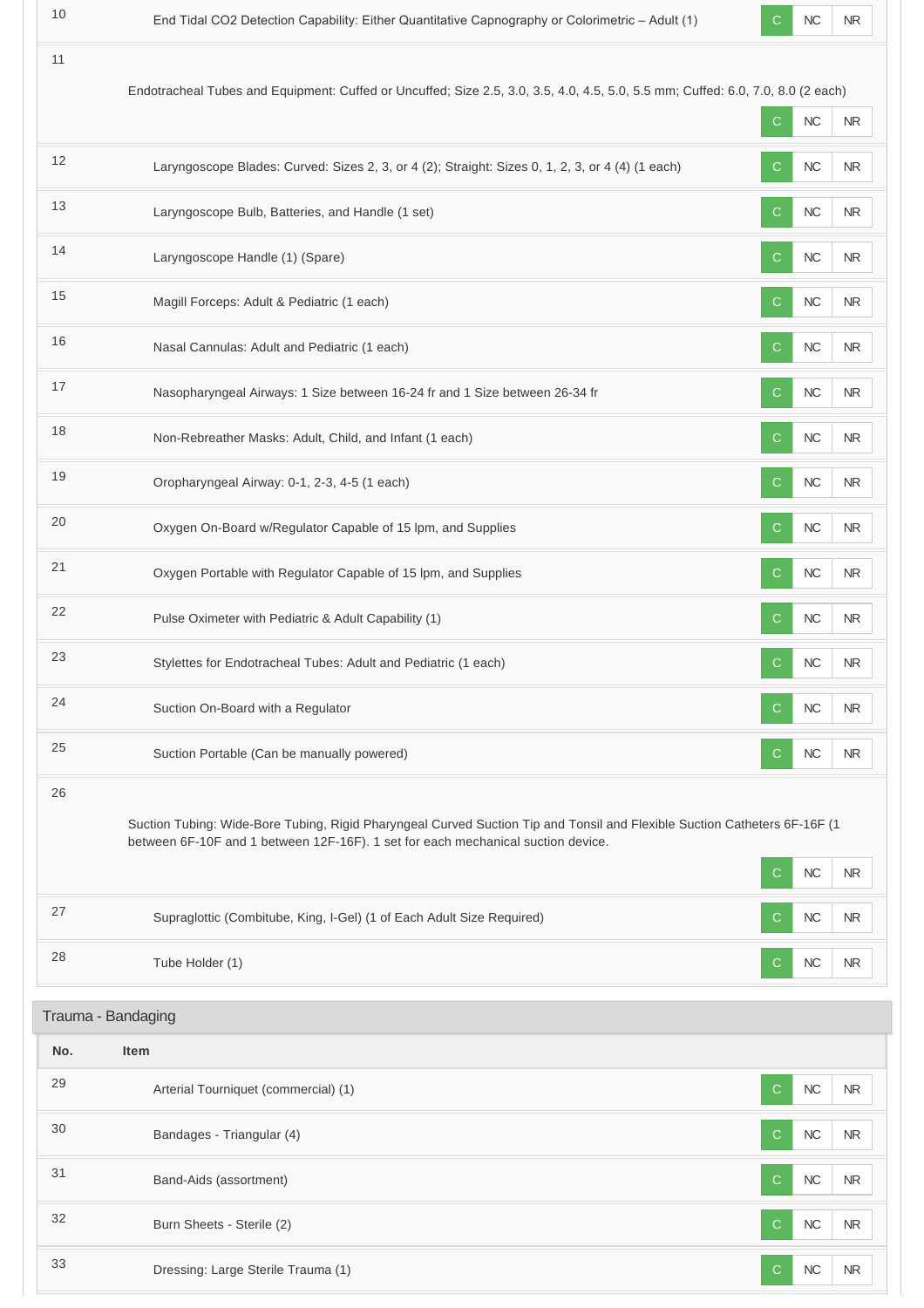| 34                 | Dressing - Occlusive: Sterile (aluminum foil, saturated gauze, etc.) (1)                | NC<br>C.                   | N <sub>R</sub> |
|--------------------|-----------------------------------------------------------------------------------------|----------------------------|----------------|
| 35                 | Gauze Bandages: Rolled (6)                                                              | NC<br>$\mathsf{C}$         | N <sub>R</sub> |
| 36                 | Gauze Pads - 4" x 4" Sterile (12)                                                       | NC<br>C                    | N <sub>R</sub> |
| 37                 | Scissors - Bandage/Trauma (1 pair)                                                      | <b>NC</b><br>C             | <b>NR</b>      |
| 38                 | Tape: Hypoallergenic (1 roll)                                                           | NC<br>C                    | <b>NR</b>      |
| Trauma - Splinting |                                                                                         |                            |                |
|                    |                                                                                         |                            |                |
| No.                | <b>Item</b>                                                                             |                            |                |
| 39                 | Cervical Immobilizers: Infant, Child, Adult (2 each)                                    | <b>NC</b><br>$\mathcal{C}$ | N <sub>R</sub> |
| 40                 | Head Immobilization Device (2) - Firm Padding or Commercial Device                      | NC<br>$\mathcal{C}$        | <b>NR</b>      |
| 41                 | Long Spine Immobilization Device (2) - Rigid Support                                    | NC<br>$\mathsf{C}$         | N <sub>R</sub> |
| 42                 | Short Spine Immobilization Device (1) - Rigid Support                                   | NC<br>$\mathsf{C}$         | N <sub>R</sub> |
| 43                 | Rigid Splints - Short, Medium, and Long (Long must be at least 36 Inches each) (2 each) | <b>NC</b><br>$\mathsf{C}$  | <b>NR</b>      |

# IV Requirements

| No.                                             | Item                                                                                              |                                         |  |  |
|-------------------------------------------------|---------------------------------------------------------------------------------------------------|-----------------------------------------|--|--|
| 45                                              | 14 Gauge Needle at Least Three Inches or Commercial Device for Pleural Decompression              | NC<br>$\mathsf{C}$<br><b>NR</b>         |  |  |
| 46                                              | Alcohol Wipes (12)                                                                                | ${\sf NC}$<br><b>NR</b><br>C            |  |  |
| 47                                              | Extension Set (2)                                                                                 | ${\sf NC}$<br>$\mathsf{C}$<br><b>NR</b> |  |  |
| 48                                              | <b>Filter Needles</b>                                                                             | ${\sf NC}$<br><b>NR</b><br>C            |  |  |
| 49                                              | IM Needles - Sizes Suitable for Pediatric and Adult Patients                                      | NC<br><b>NR</b><br>C                    |  |  |
| 50                                              | IO Supplies: Adult and Pediatric (1 each)                                                         | NC<br><b>NR</b><br>C                    |  |  |
| 51                                              | IV Solution and Supplies Secured                                                                  | NC<br>$\mathsf{C}$<br><b>NR</b>         |  |  |
| 52                                              | IV Administration Set: Macro Drip (4)                                                             | NC<br>${\sf NR}$<br>$\mathsf{C}$        |  |  |
| 53                                              | IV Catheters - Size 24-18 Gauge (Range of 4 Sizes with at least 1 Smaller than 20 Gauge) (4 each) | NC<br><b>NR</b><br>$\mathsf{C}$         |  |  |
| 54                                              | IV Fluids: 3 Liters of Crystalloid Solution                                                       | ${\sf NC}$<br><b>NR</b><br>$\mathsf{C}$ |  |  |
| *IV Fluids Filled by:<br>a Heepital a Wholesale |                                                                                                   |                                         |  |  |

G Hospital C Wholesale

# **\*Hospital or Wholesaler Name:**

Sample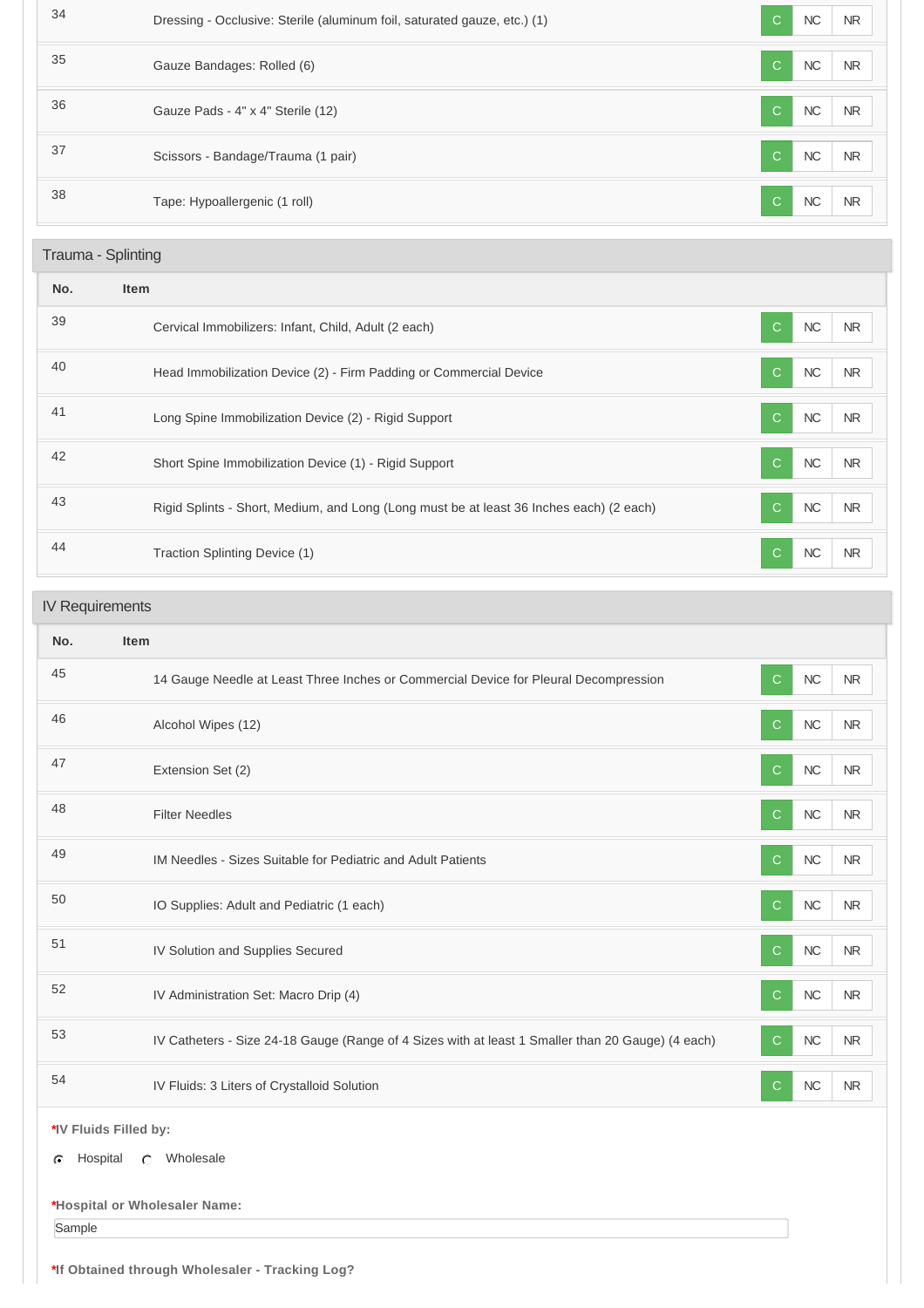| Yes<br>$\bigcap$<br>C         | C Not Wholesale<br>No                                                                                                       |           |            |  |
|-------------------------------|-----------------------------------------------------------------------------------------------------------------------------|-----------|------------|--|
|                               | *First Expiration Date of Fluids:                                                                                           |           |            |  |
| Sample                        |                                                                                                                             |           |            |  |
| 55                            | Needles - Various Sizes<br>C                                                                                                | NC        | <b>NR</b>  |  |
| 56                            | Tourniquets (2)<br>C.                                                                                                       | NC        | <b>NR</b>  |  |
| Drug Package                  |                                                                                                                             |           |            |  |
| No.<br><b>Item</b>            |                                                                                                                             |           |            |  |
| 57                            | Atomizer (1)<br>C                                                                                                           | NC        | <b>NR</b>  |  |
| 58                            | Drug Package in Climate Controlled Area<br>C                                                                                | NC        | <b>NR</b>  |  |
| 59                            | Drug Package Locked and Secured<br>$\mathsf{C}$                                                                             | <b>NC</b> | <b>NR</b>  |  |
| 60                            | Drug Package: Proof of Acquisition for additional Non-Sealed Medication through Hospital Pharmacy<br>C                      | NC        | <b>NR</b>  |  |
| 61                            | Drug Package Sealed<br>$\mathbf C$                                                                                          | NC        | ${\sf NR}$ |  |
| *Hospital Filled By:          |                                                                                                                             |           |            |  |
| Sample                        |                                                                                                                             |           |            |  |
| *Date Filled:                 |                                                                                                                             |           |            |  |
| Sample                        |                                                                                                                             |           |            |  |
| *Expiration Date:             |                                                                                                                             |           |            |  |
| Sample                        |                                                                                                                             |           |            |  |
| 62                            | Drug Package that is not Expired<br>C                                                                                       | NC        | <b>NR</b>  |  |
| 63                            | MI-MEDIC Cards and Length Based Pediatric Dosing Tape<br>C                                                                  | NC        | $\sf NR$   |  |
| 64                            | Nebulizer (1)<br>C                                                                                                          | <b>NC</b> | $\sf NR$   |  |
| 65                            | Syringes (1, 3, 5, 10, and 20 ML) - Multiple of each size<br>$\mathbf C$                                                    | $NC$      | <b>NR</b>  |  |
| Cardiac Monitor/Defibrillator |                                                                                                                             |           |            |  |
| No.<br>Item                   |                                                                                                                             |           |            |  |
| 66                            | 12 Lead EKG<br>C                                                                                                            | NC        | <b>NR</b>  |  |
| 67                            | Cardiac Monitor that is Portable, Battery Operated and Operational. Includes Patient Cable, Electrodes, and ECG Paper.<br>C | NC        | <b>NR</b>  |  |
| *Type:                        |                                                                                                                             |           |            |  |
| Sample                        |                                                                                                                             |           |            |  |
| *Serial Number:               |                                                                                                                             |           |            |  |
| Sample                        |                                                                                                                             |           |            |  |
| 68                            | Defibrillation Pads (2 sets)<br>$\mathsf{C}$                                                                                | NC        | $\sf NR$   |  |
| 69                            | Means to Defibrillate Pediatric and Adult Patients. Per AHA adult pads can be used for pediatric patients.<br>$\mathsf{C}$  | $\sf NC$  | ${\sf NR}$ |  |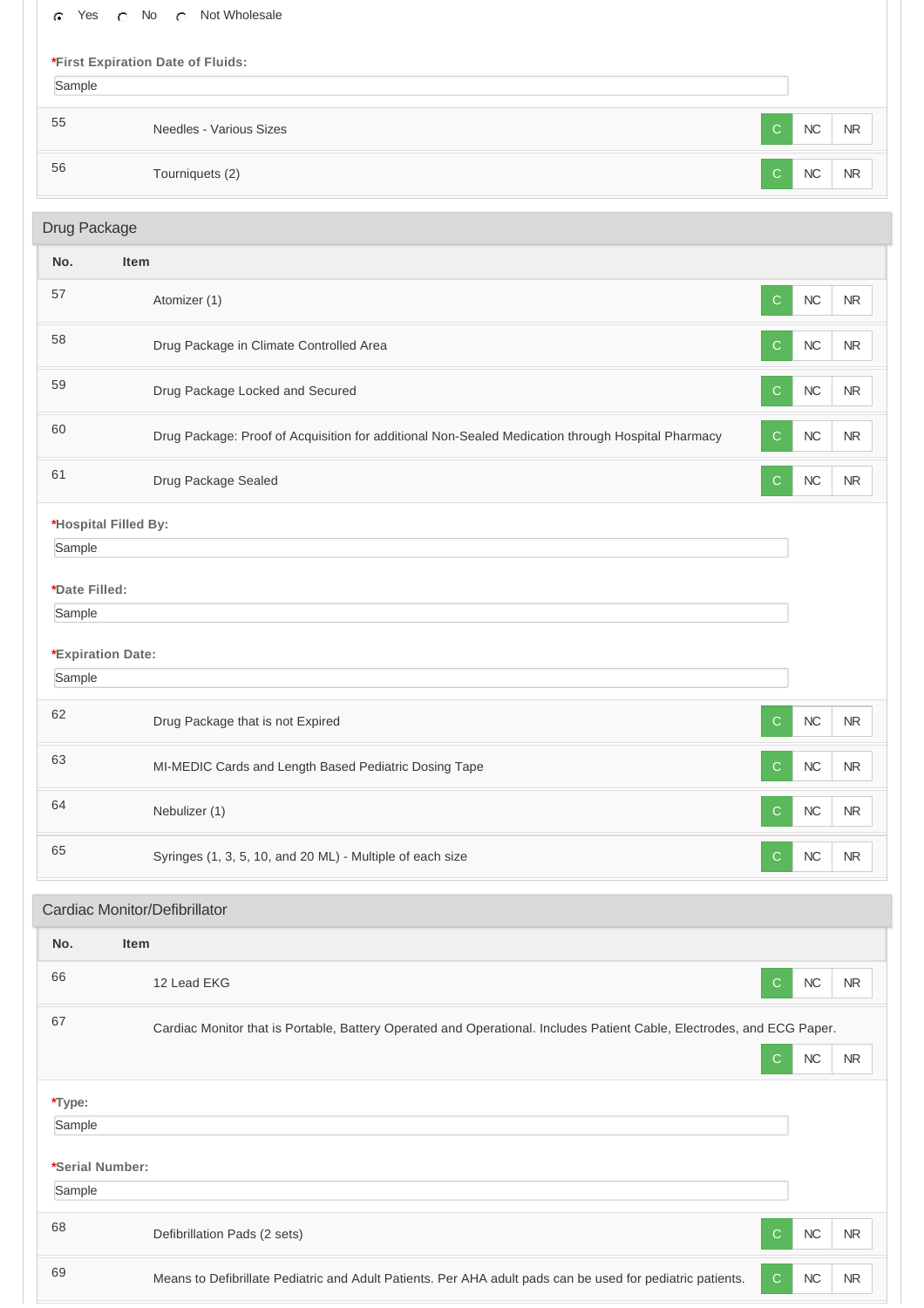Transcutaneous Cardiac Pacemaker that includes Pediatric Capability (may integrate with Monitor/Defibrillator) (2)

÷.

T

÷

|     |                                                                                                                                                         | C<br><b>NC</b><br><b>NR</b>              |
|-----|---------------------------------------------------------------------------------------------------------------------------------------------------------|------------------------------------------|
|     | Miscellaneous - PPE & Other                                                                                                                             |                                          |
| No. | Item                                                                                                                                                    |                                          |
| 71  | Alcohol-Based Hand Cleanser (Towlette, Spray, or Liquid) (1)                                                                                            | NC<br>$\mathsf{C}$<br><b>NR</b>          |
| 72  | Disinfectant Cleaner for Bloodborne Pathogens EPA Registered (for vehicle cleaning) (1)                                                                 | $NC$<br>$\mathsf{C}$<br><b>NR</b>        |
| 73  | Documentation Tools (Pens, Tablet, Run Forms)                                                                                                           | NC<br><b>NR</b><br><sub>C</sub>          |
| 74  | Flashlight (1)                                                                                                                                          | $\mathbf C$<br>NC<br><b>NR</b>           |
| 75  | Gloves Non-Latex (1 Box or Pouch of Each Size)                                                                                                          | $\mathbf C$<br>NC<br><b>NR</b>           |
| 76  | HEPA Respirator or N-95 Masks (One for each crew member)                                                                                                | NC<br>$\mathsf{C}$<br><b>NR</b>          |
| 77  | Personal Protection Equipment: Impervious Gown, Eye Protection (Full Peripheral Glasses, Goggles, or Face Shield), and Mask<br>(One for each caregiver) | NC<br>C<br><b>NR</b>                     |
| 78  | Reflective Safety Wear for each Crewmember                                                                                                              | $NC$<br>$\mathsf{C}$<br>${\sf NR}$       |
| 79  | Sharps Container (Fixed) (1)                                                                                                                            | $NC$<br><sub>C</sub><br><b>NR</b>        |
| 80  | Sharps Container (Portable) (1)                                                                                                                         | $\mathsf{C}$<br>NC<br><b>NR</b>          |
|     | Miscellaneous - Patient                                                                                                                                 |                                          |
| No. | ltem                                                                                                                                                    |                                          |
| 81  | Blankets (2) with 1 being a Thermal Absorbent Blanket, or Appropriate Heat-Reflective Material (adult size)                                             | $\mathbf C$<br>$NC$<br>${\sf NR}$        |
| 82  | Blood Pressure Cuff and Sphygmomanometer : Infant, Child, Adult, and Large Adult (1 each)                                                               | NC<br>${\sf NR}$<br><sub>C</sub>         |
| 83  | Bottled Sterile Water or Bottled Normal Saline 0.9% (NS) (1 liter)                                                                                      | $NC$<br>$\mathsf{C}$<br>${\sf NR}$       |
| 84  | Child Restraint System-Size Appropriate (1)                                                                                                             | ${\sf NC}$<br>$\mathsf{C}$<br>${\sf NR}$ |
| 85  | Cold Packs (2)                                                                                                                                          | $NC$<br>$\mathsf{C}$<br><b>NR</b>        |
| 86  | Emesis Container (1)                                                                                                                                    | ${\sf NC}$<br>NR<br>C                    |
| 87  | Glucometer or Blood Glucose Measuring Device with Reagent Strips                                                                                        | $\mathsf{C}$<br>${\sf NC}$<br><b>NR</b>  |
| 88  | Heat Packs (2)                                                                                                                                          | $NC$<br>$\mathsf{C}$<br>${\sf NR}$       |
| 89  | Infant Thermal Cap (1)                                                                                                                                  | ${\sf NC}$<br>${\sf NR}$<br>C.           |
|     |                                                                                                                                                         |                                          |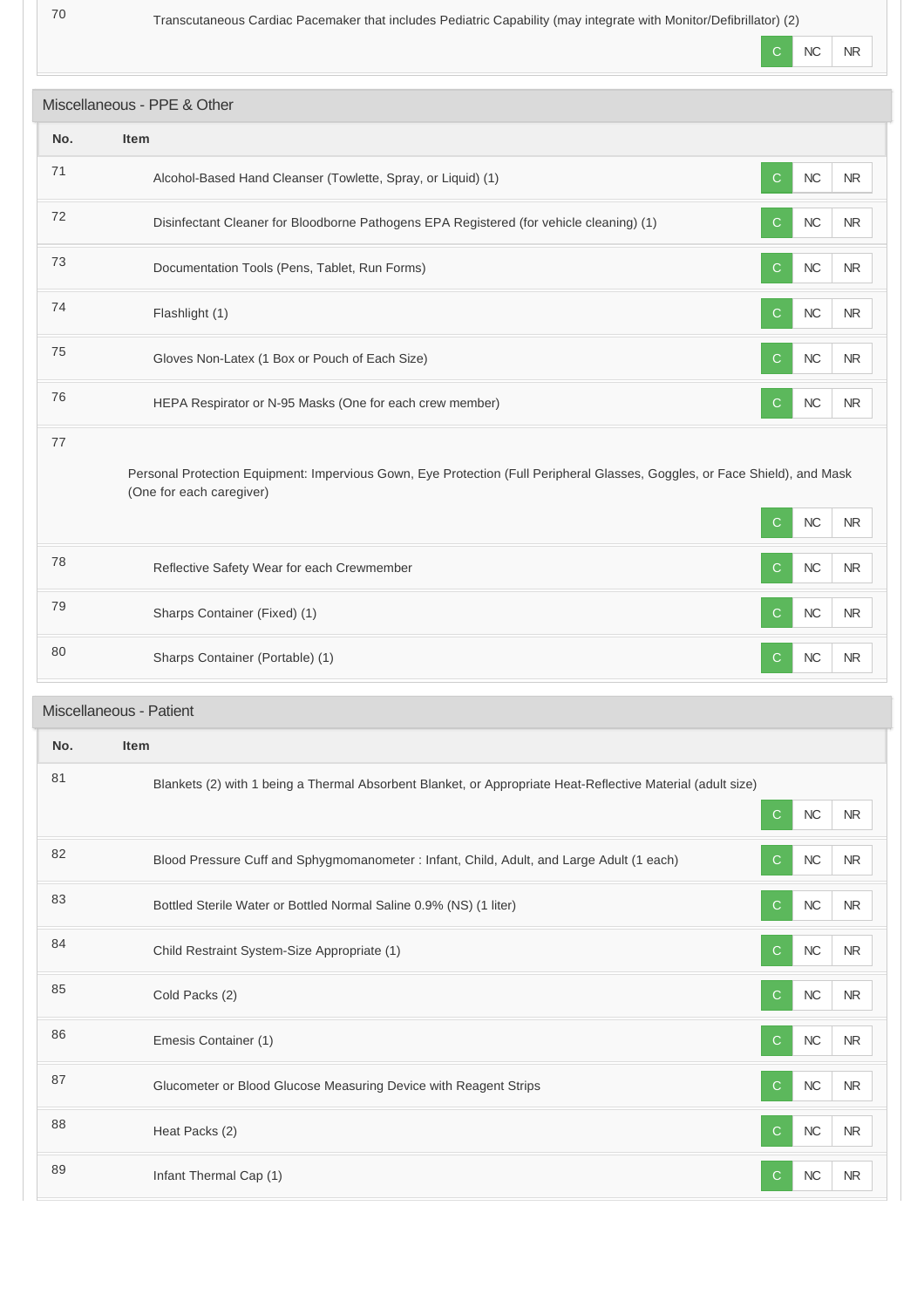OB Kit: Sterile Contents (1) - (4 x 4 Dressing, Sterile Scissors or other Cutting Utensil, Bulb Suction, Clamps for Cord, Sterile Gloves, Blanket)

|                                                |                                                                                       | $\mathsf{C}$ | NC         | N <sub>R</sub> |
|------------------------------------------------|---------------------------------------------------------------------------------------|--------------|------------|----------------|
| 91                                             | Oral Glucose Solution (1)                                                             | $\mathsf{C}$ | NC         | NR             |
| 92                                             | Pillow (1)                                                                            | $\mathsf{C}$ | ${\sf NC}$ | NR             |
| 93                                             | Soft Restraints (May be cravats) (4)                                                  | $\mathbf C$  | <b>NC</b>  | NR             |
| 94                                             | Stethoscope (1)                                                                       | $\mathsf{C}$ | ${\sf NC}$ | NR             |
| 95                                             | Thermometer with Low Temperature Capability down to 86 Degrees (i.e. hypothermia) (1) | $\mathsf{C}$ | ${\sf NC}$ | NR             |
| 96                                             | Towels (Adequate size for padding) (2)                                                | $\mathsf{C}$ | $NC$       | NR             |
| Miscellaneous - Other Health & Safety Concerns |                                                                                       |              |            |                |
| <b>Other Health and Safety Concerns</b>        |                                                                                       |              |            |                |

#### **MCA Approved Critical Equipment**

| <b>MCA Approved Critical Equipment</b> |                                                      |                                  |  |
|----------------------------------------|------------------------------------------------------|----------------------------------|--|
| No.                                    | <b>Item</b>                                          |                                  |  |
| 97                                     | CPAP/BIPAP (1)                                       | NC<br>$\mathsf{C}$<br><b>NR</b>  |  |
| 98                                     | Gum Elastic Bougie (1)                               | NC<br>$\mathsf{C}$<br><b>NR</b>  |  |
| 99                                     | Hemostatic Agent, FDA and MCA Approved (1)           | NC<br>$\mathsf{C}$<br><b>NR</b>  |  |
| 100                                    | Impedance Threshold Device (1)                       | NC<br>$\mathsf{C}$<br><b>NR</b>  |  |
| 101                                    | Pelvic Binder (Commercially Approved FDA Device) (1) | NC<br>$\mathbf C$<br><b>NR</b>   |  |
| 102                                    | Trachea Hook (1)                                     | NC<br>$\mathcal{C}$<br><b>NR</b> |  |

# **Instructions and Signature**

#### **Instructions**

The findings from this inspection will be submitted to the Michigan Department of Health and Human Services (MDHHS) to determine compliance with requirements for licensure. This inspection form does not indicate licensure status. The MDHHS upon determination of compliance with applicable statutory and regulatory requirements and standards, will issue the license in accordance with Part 209 of the Public Health Code (PA368 of 1978), as amended.

Items on this inspection form checked "NC" indicates that the item was not clean, was missing, or non-functional at the time of this inspection, causing MDHHS to consider each applicable vehicle to be in violation of Part 209 of the Public Health Code (PA 368 of 1978), as amended. Non-sterile items must be clean and functional. Sterile items must be intact in their package, usable, integrity of package must not be compromised, and must not be expired.

#### **Instructions for Required Corrections**

## **Non-Compliant (NC)**

If MDHHS makes the determination that a vehicle is non-compliant with equipment items, the agency has 24 hours to bring the vehicle into compliance. If the life support vehicle is not brought into compliance within that time period, the vehicle will be taken out of service. The life support agency shall demonstrate to the department, in writing, when the

90